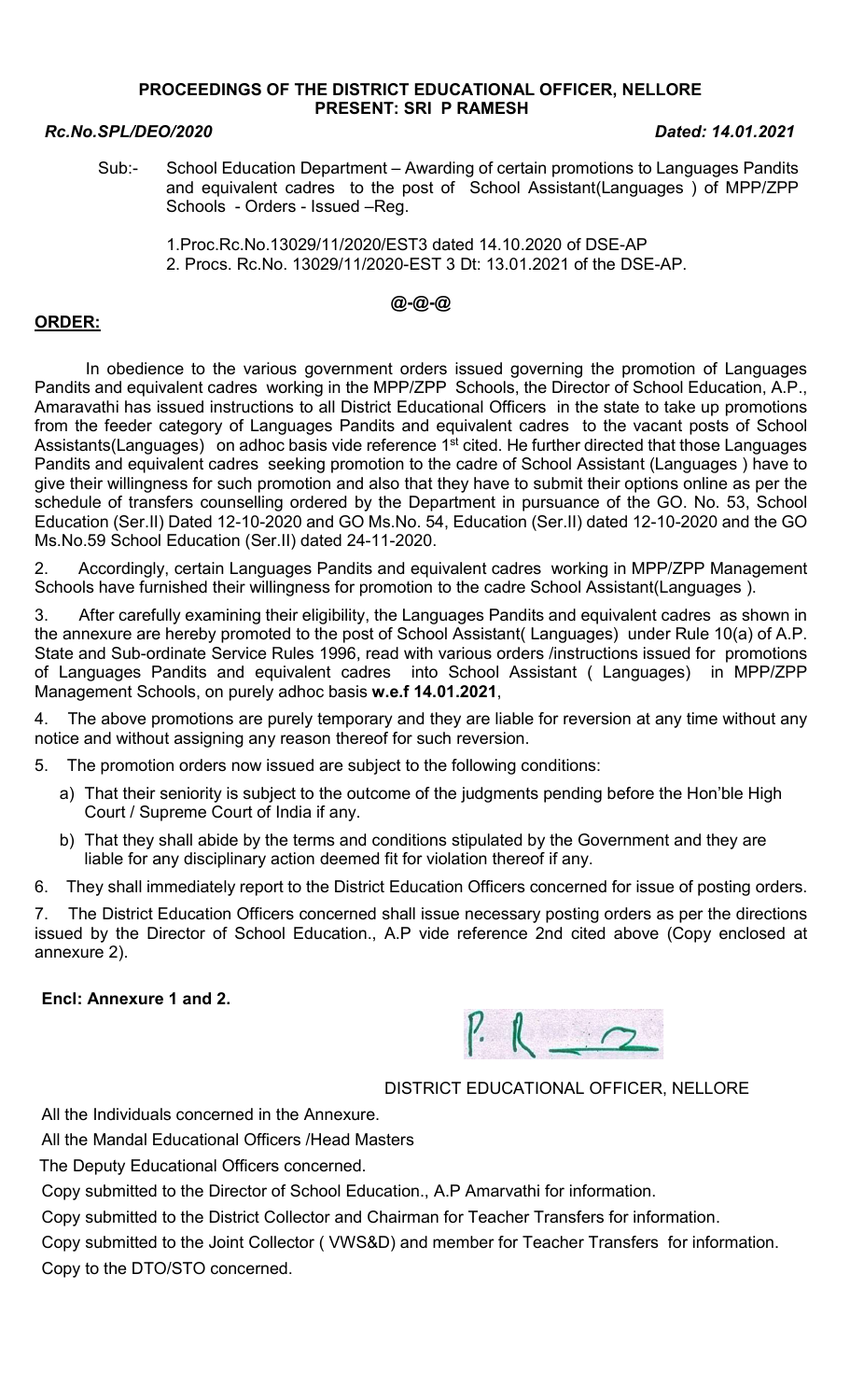## ANNEXURE -1

| S.N<br>O       | <b>EMPLOYEE DETAILS</b>                                                                          | <b>WORKING SCHOOL</b>                                                        | PROMOTED AS                                                               | <b>MANAGEMENT</b><br><b>NAME</b> |
|----------------|--------------------------------------------------------------------------------------------------|------------------------------------------------------------------------------|---------------------------------------------------------------------------|----------------------------------|
| 1              | 823106-MANDA PRASAD-<br>SECONDARY GRADE TEACHER-<br>NO SUBJECT-TELUGU                            | 28190102002-MPPS<br>A.C.NAGAR-NELLORE                                        | <b>SCHOOL</b><br>ASSISTANT(LANGUAGES)<br>-HINDI-NO MEDIUM                 | <b>Local Bodies</b>              |
| $\overline{2}$ | 825369-TUVVARA MANJULA-<br>SECONDARY GRADE TEACHER-<br>NO SUBJECT-TELUGU                         | 28194600401-MPPS<br>KONDURU-NELLORE                                          | <b>SCHOOL</b><br>ASSISTANT(LANGUAGES)<br>-TELUGU-NO MEDIUM                | <b>Local Bodies</b>              |
| $\mathbf{3}$   | 834724-PERAM VIJAY KUMAR-<br>LANGUAGE PANDIT-HINDI-NO<br><b>MEDIUM</b>                           | 28194403901-MPUPS<br>MINAMANAMUDI-<br><b>NELLORE</b>                         | <b>SCHOOL</b><br>ASSISTANT(LANGUAGES)<br>-HINDI-NO MEDIUM                 | <b>Local Bodies</b>              |
| 4              | 834221-MULLAGURI<br>VIJAYALAKSHMI-SECONDARY<br><b>GRADE TEACHER-NO SUBJECT-</b><br><b>TELUGU</b> | 28193703901-MPPS<br><b>VADDIPALEM OF</b><br>KARABALLAVOLU-<br><b>NELLORE</b> | <b>SCHOOL</b><br>ASSISTANT(LANGUAGES)<br>-TELUGU-NO MEDIUM                | <b>Local Bodies</b>              |
| 5              | 806767-MOGAL HAFEEZ BAIG-<br>SECONDARY GRADE TEACHER-<br>NO SUBJECT-URDU                         | 28192501402-MPPS<br>VAVILETIPADU (URDU)-<br><b>NELLORE</b>                   | <b>SCHOOL</b><br>ASSISTANT(LANGUAGES)<br>-HINDI-NO MEDIUM                 | <b>Local Bodies</b>              |
| 6              | 838698-BANDILA SUDHAKAR-<br>SECONDARY GRADE TEACHER-<br>NO SUBJECT-TELUGU                        | 28194102409-MPPS<br>YELLASIRI-NELLORE                                        | <b>SCHOOL</b><br>ASSISTANT(LANGUAGES)<br>-TELUGU-NO MEDIUM                | <b>Local Bodies</b>              |
| $\overline{7}$ | 823321-KONETI MALLIKARJUNA-<br>SECONDARY GRADE TEACHER-<br>NO SUBJECT-TELUGU                     | 28190201803-MPPS<br>VARIKUNTAPADU SC-<br><b>NELLORE</b>                      | <b>SCHOOL</b><br>ASSISTANT(LANGUAGES)<br>-TELUGU-NO MEDIUM                | <b>Local Bodies</b>              |
| 8              | 816307-SYED SHAFEE-<br>SECONDARY GRADE TEACHER-<br>NO SUBJECT-URDU                               | 28191300402-MPPS<br><b>GUMPARLAPADU</b><br>(URDU)-NELLORE                    | <b>SCHOOL</b><br>ASSISTANT(LANGUAGES)<br>-HINDI-NO MEDIUM                 | <b>Local Bodies</b>              |
| 9              | 822580-PATTAN MOHAMMAD<br>RAFI-SECONDARY GRADE<br>TEACHER-NO SUBJECT-URDU                        | 28191001801-MPPS<br><b>VENGALARAO NAGAR</b><br>URDU-NELLORE                  | <b>SCHOOL</b><br>ASSISTANT(LANGUAGES)<br>-HINDI-NO MEDIUM                 | <b>Local Bodies</b>              |
| 10             | 841105-VUTUKURU ARUNA-<br>SECONDARY GRADE TEACHER-<br>NO SUBJECT-TELUGU                          | 28191701501-MPPS<br>YELLAYAPALEM (M)-<br><b>NELLORE</b>                      | <b>SCHOOL</b><br>ASSISTANT(LANGUAGES)   Local Bodies<br>-TELUGU-NO MEDIUM |                                  |
| 11             | 841744-TALAMANCHI DEEPA-<br><b>SCHOOL</b><br>ASSISTANT(LANGUAGES)-<br>TELUGU-NO MEDIUM           | 28192590698-ZPHS<br>DARGAMITTA NELLORE-<br><b>NELLORE</b>                    | <b>SCHOOL</b><br>ASSISTANT(LANGUAGES)<br>-TELUGU-NO MEDIUM                | Local Bodies                     |
| 12             | 843030-GAJULAPALLI VENKATA<br>NIRANJAN-LANGUAGE PANDIT-<br><b>TELUGU-NO MEDIUM</b>               | 28192701606-MPP UPS<br>KORUTURU-NELLORE                                      | <b>SCHOOL</b><br>ASSISTANT(LANGUAGES)<br>-TELUGU-NO MEDIUM                | <b>Local Bodies</b>              |
| 13             | 822857-BANDARU SUBBA<br>RAYUDU-SECONDARY GRADE<br>TEACHER-NO SUBJECT-TELUGU                      | 28190101304-MPPS S R<br>PALLI (MAIN)-NELLORE                                 | <b>SCHOOL</b><br>ASSISTANT(LANGUAGES)<br>-HINDI-NO MEDIUM                 | Local Bodies                     |
| 14             | 842927-VARIGONDA<br>RAJYALAKSHMI-LANGUAGE<br>PANDIT-TELUGU-NO MEDIUM                             | 28193601002-ZPHS<br>BALAYAPALLI-NELLORE                                      | <b>SCHOOL</b><br>ASSISTANT(LANGUAGES)<br>-TELUGU-NO MEDIUM                | <b>Local Bodies</b>              |
| 15             | 823031-SHAIK SAYEEM<br>AHAMED-SECONDARY GRADE<br>TEACHER-NO SUBJECT-TELUGU                       | 28190102102-MPPS P R<br>DODLA-NELLORE                                        | <b>SCHOOL</b><br>ASSISTANT(LANGUAGES)<br>-HINDI-NO MEDIUM                 | <b>Local Bodies</b>              |
| 16             | 842268-CHINTALAPALLI<br><b>VENKATA RAMANAIAH-</b><br>LANGUAGE PANDIT-TELUGU-NO<br><b>MEDIUM</b>  | 28193401404-ZPHS<br>DAKKILI-NELLORE                                          | <b>SCHOOL</b><br>ASSISTANT(LANGUAGES)<br>-TELUGU-NO MEDIUM                | <b>Local Bodies</b>              |
| 17             | 843234-PATTAN BEEBIJON-<br>LANGUAGE PANDIT-TELUGU-NO<br><b>MEDIUM</b>                            | 28192600523-ZPHS(G)<br>KOVUR-NELLORE                                         | <b>SCHOOL</b><br>ASSISTANT(LANGUAGES)<br>-TELUGU-NO MEDIUM                | Local Bodies                     |
| 18             | 813529-DANDE GOPIKRISHNA-<br>SECONDARY GRADE TEACHER-<br>NO SUBJECT-TELUGU                       | 28193702501-MPPS<br>KARJAMEDU-NELLORE                                        | <b>SCHOOL</b><br>ASSISTANT(LANGUAGES)<br>-HINDI-NO MEDIUM                 | <b>Local Bodies</b>              |
| 19             | 841708-BATTINA SUDHAKAR-<br>LANGUAGE PANDIT-TELUGU-NO<br><b>MEDIUM</b>                           | 28190801126-ZPHS<br>VINJAMUR-NELLORE                                         | <b>SCHOOL</b><br>ASSISTANT(LANGUAGES)<br>-TELUGU-NO MEDIUM                | <b>Local Bodies</b>              |
| 20             | 842361-PILLI SUGUNA-CRAFT<br>TEACHER-NO SUBJECT-TELUGU                                           | 28193901217-ZPHS KOTA-<br><b>NELLORE</b>                                     | <b>SCHOOL</b><br>ASSISTANT(LANGUAGES)<br>-TELUGU-NO MEDIUM                | <b>Local Bodies</b>              |
| 21             | 841504-GAMPALA<br>PAVANKUMAR-LANGUAGE<br>PANDIT-TELUGU-NO MEDIUM                                 | 28193603204-ZPHS<br>NIDIGALLU-NELLORE                                        | <b>SCHOOL</b><br>ASSISTANT(LANGUAGES)   Local Bodies<br>-TELUGU-NO MEDIUM |                                  |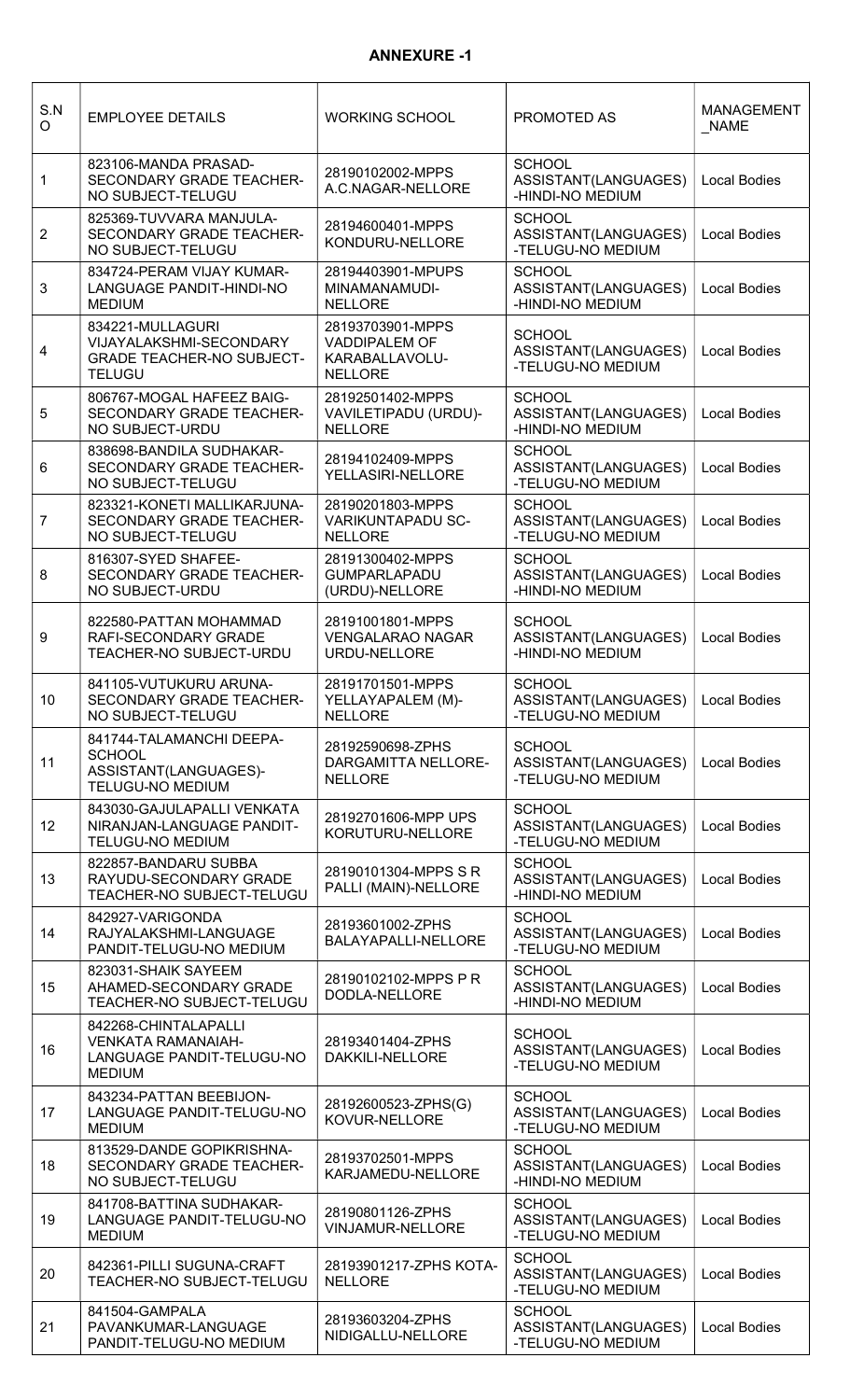| 22 | 842274-CHITHAGINJA CH.<br>MURARJI-LANGUAGE PANDIT-                                                 | 28194500503-ZPHS<br>DAMANELLORE-                                | <b>SCHOOL</b><br>ASSISTANT(LANGUAGES)                      | <b>Local Bodies</b> |
|----|----------------------------------------------------------------------------------------------------|-----------------------------------------------------------------|------------------------------------------------------------|---------------------|
|    | <b>TELUGU-NO MEDIUM</b>                                                                            | <b>NELLORE</b>                                                  | -TELUGU-NO MEDIUM                                          |                     |
| 23 | 841488-MURAMREDDY VENKATA<br>SUBBAIAH-LANGUAGE PANDIT-<br><b>TELUGU-NO MEDIUM</b>                  | 28191200506-ZPHS<br>KARATAMPADU-<br><b>NELLORE</b>              | <b>SCHOOL</b><br>ASSISTANT(LANGUAGES)<br>-TELUGU-NO MEDIUM | <b>Local Bodies</b> |
| 24 | 841335-SHAIK KHAJAVALLI-<br>LANGUAGE PANDIT-TELUGU-NO<br><b>MEDIUM</b>                             | 28191700111-MPUPS<br>RACHERLAPADU-<br><b>NELLORE</b>            | <b>SCHOOL</b><br>ASSISTANT(LANGUAGES)<br>-TELUGU-NO MEDIUM | <b>Local Bodies</b> |
| 25 | 841481-GUNUPOODI KAVITHA-<br>LANGUAGE PANDIT-TELUGU-NO<br><b>MEDIUM</b>                            | 28192801605-ZPHS T P<br><b>GUDUR-NELLORE</b>                    | <b>SCHOOL</b><br>ASSISTANT(LANGUAGES)<br>-TELUGU-NO MEDIUM | <b>Local Bodies</b> |
| 26 | 842368-KASANAPALLI<br>DAVIDSON-LANGUAGE PANDIT-<br>TELUGU-NO MEDIUM                                | 28190201208-MPUPS<br>KONDAREDDYPALLI (T)-<br><b>NELLORE</b>     | <b>SCHOOL</b><br>ASSISTANT(LANGUAGES)<br>-TELUGU-NO MEDIUM | Local Bodies        |
| 27 | 842669-PATI SUJATHAMMA-<br>LANGUAGE PANDIT-TELUGU-NO<br><b>MEDIUM</b>                              | 28192100908-ZPHS<br>CHILAKALAMARRI-<br><b>NELLORE</b>           | <b>SCHOOL</b><br>ASSISTANT(LANGUAGES)<br>-TELUGU-NO MEDIUM | <b>Local Bodies</b> |
| 28 | 842327-PARUSU SREEHARI-<br>LANGUAGE PANDIT-TELUGU-NO<br><b>MEDIUM</b>                              | 28191500702-MPUPS<br>GRADDAGUNTA-<br><b>NELLORE</b>             | <b>SCHOOL</b><br>ASSISTANT(LANGUAGES)<br>-TELUGU-NO MEDIUM | <b>Local Bodies</b> |
| 29 | 843275-MODI RAJESWARI-<br><b>SCHOOL</b><br>ASSISTANT(LANGUAGES)-<br>TELUGU-NO MEDIUM               | 28192100714-ZPHS<br>ANANTHASAGARAM-<br><b>NELLORE</b>           | <b>SCHOOL</b><br>ASSISTANT(LANGUAGES)<br>-TELUGU-NO MEDIUM | <b>Local Bodies</b> |
| 30 | 841691-PALLEBOYINA<br>SUSMITHA-SECONDARY GRADE<br>TEACHER-NO SUBJECT-TELUGU                        | 28190601013-MPPS<br>JUVVALADINNE-<br><b>NELLORE</b>             | <b>SCHOOL</b><br>ASSISTANT(LANGUAGES)<br>-TELUGU-NO MEDIUM | <b>Local Bodies</b> |
| 31 | 841688-SHAIK VAHIDA-<br>LANGUAGE PANDIT-TELUGU-NO<br><b>MEDIUM</b>                                 | 28194501322-<br>ZPHS(GIRLS)<br>SULLURUPET-NELLORE               | <b>SCHOOL</b><br>ASSISTANT(LANGUAGES)<br>-TELUGU-NO MEDIUM | <b>Local Bodies</b> |
| 32 | 843276-GUTTI PENCHALAIAH-<br><b>SCHOOL</b><br>ASSISTANT(LANGUAGES)-<br><b>TELUGU-NO MEDIUM</b>     | 28192101205-ZPHS<br>SOMASILA-NELLORE                            | <b>SCHOOL</b><br>ASSISTANT(LANGUAGES)<br>-TELUGU-NO MEDIUM | <b>Local Bodies</b> |
| 33 | 843224-KARETI VENKATA<br><b>MOHAN MURALI-LANGUAGE</b><br>PANDIT-TELUGU-NO MEDIUM                   | 28192502405-ZPHS<br>SOUTH MOPUR-NELLORE                         | <b>SCHOOL</b><br>ASSISTANT(LANGUAGES)<br>-TELUGU-NO MEDIUM | <b>Local Bodies</b> |
| 34 | 843284-ARAVA DEVI-SCHOOL<br>ASSISTANT(LANGUAGES)-<br><b>TELUGU-NO MEDIUM</b>                       | 28192700808-MVRR ZPP<br><b>HS NARSAPURAM-</b><br><b>NELLORE</b> | <b>SCHOOL</b><br>ASSISTANT(LANGUAGES)<br>-TELUGU-NO MEDIUM | <b>Local Bodies</b> |
| 35 | 843285-NASANAPU SREEDEVI-<br>LANGUAGE PANDIT-TELUGU-NO<br><b>MEDIUM</b>                            | 28192000309-ZPHS<br>CHEJERLA-NELLORE                            | <b>SCHOOL</b><br>ASSISTANT(LANGUAGES)<br>-TELUGU-NO MEDIUM | <b>Local Bodies</b> |
| 36 | 841741-GUDA SUBBALAKSHMI-<br>LANGUAGE PANDIT-TELUGU-NO<br><b>MEDIUM</b>                            | 28192402122-DNR<br>ZPHS(G) PODALAKR-<br><b>NELLORE</b>          | <b>SCHOOL</b><br>ASSISTANT(LANGUAGES)<br>-TELUGU-NO MEDIUM | Local Bodies        |
| 37 | 842188-DEVARAPATI PENCHALA<br>NARASAIAH-SCHOOL<br>ASSISTANT(LANGUAGES)-<br><b>TELUGU-NO MEDIUM</b> | 28192100803-ZPHS<br>KAMIREDDYPADU-<br><b>NELLORE</b>            | <b>SCHOOL</b><br>ASSISTANT(LANGUAGES)<br>-TELUGU-NO MEDIUM | <b>Local Bodies</b> |
| 38 | 841646-KALAVALAPUDI<br>MALLIKARJUNA-LANGUAGE<br>PANDIT-TELUGU-NO MEDIUM                            | 28193590522-ZPGHS<br><b>VENKATAGIRI-NELLORE</b>                 | <b>SCHOOL</b><br>ASSISTANT(LANGUAGES)<br>-TELUGU-NO MEDIUM | Local Bodies        |
| 39 | 841716-MUSUNURU AMMANNI-<br>LANGUAGE PANDIT-TELUGU-NO<br><b>MEDIUM</b>                             | 28193590522-ZPGHS<br><b>VENKATAGIRI-NELLORE</b>                 | <b>SCHOOL</b><br>ASSISTANT(LANGUAGES)<br>-TELUGU-NO MEDIUM | <b>Local Bodies</b> |
| 40 | 843055-GAJULA VENKATA<br>RATHNAMMA-LANGUAGE<br>PANDIT-TELUGU-NO MEDIUM                             | 28193504209-ZPHS<br><b>VENKATAGIRI-NELLORE</b>                  | <b>SCHOOL</b><br>ASSISTANT(LANGUAGES)<br>-TELUGU-NO MEDIUM | Local Bodies        |
| 41 | 842264-EDURU SIREESHA-<br><b>CRAFT TEACHER-NO SUBJECT-</b><br><b>TELUGU</b>                        | 28192701107-ZPP HS<br>ADEMMASATRAM-<br><b>NELLORE</b>           | <b>SCHOOL</b><br>ASSISTANT(LANGUAGES)<br>-TELUGU-NO MEDIUM | <b>Local Bodies</b> |
| 42 | 841711-DONTHALA<br>VIJAYALAKSHMI-LANGUAGE<br>PANDIT-TELUGU-NO MEDIUM                               | 28194601705-ZPPHS<br>TADA-NELLORE                               | <b>SCHOOL</b><br>ASSISTANT(LANGUAGES)<br>-TELUGU-NO MEDIUM | Local Bodies        |
| 43 | 842332-JOGI ANITHA DEVI-<br><b>SCHOOL</b><br>ASSISTANT(LANGUAGES)-<br><b>TELUGU-NO MEDIUM</b>      | 28193301603-ZPHS<br>UTUKURU-NELLORE                             | <b>SCHOOL</b><br>ASSISTANT(LANGUAGES)<br>-TELUGU-NO MEDIUM | <b>Local Bodies</b> |
| 44 | 841651-MYLAVARAPU APARNA-<br>LANGUAGE PANDIT-TELUGU-NO<br><b>MEDIUM</b>                            | 28193900306-ZPHS<br>CHITTEDU-NELLORE                            | <b>SCHOOL</b><br>ASSISTANT(LANGUAGES)<br>-TELUGU-NO MEDIUM | <b>Local Bodies</b> |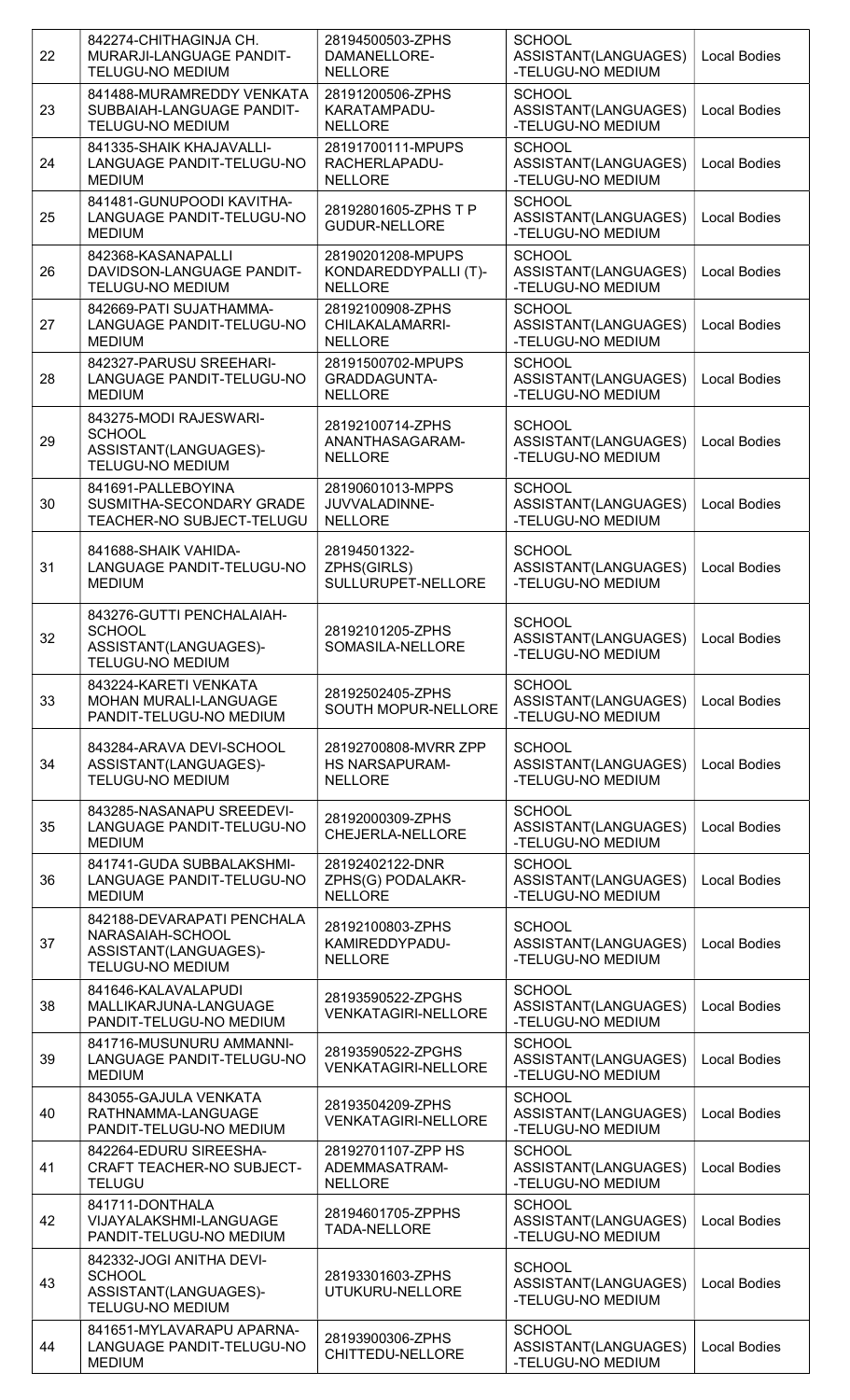| 45 | 841533-CHEMBETI<br>PENCHALAIAH-LANGUAGE<br>PANDIT-TELUGU-NO MEDIUM                                 | 28192400806-YKKZPPHS<br>THATIPARTHI-NELLORE                   | <b>SCHOOL</b><br>ASSISTANT(LANGUAGES)<br>-TELUGU-NO MEDIUM | <b>Local Bodies</b> |
|----|----------------------------------------------------------------------------------------------------|---------------------------------------------------------------|------------------------------------------------------------|---------------------|
| 46 | 842330-KARTHAM ANUSHA-<br><b>CRAFT TEACHER-NO SUBJECT-</b><br><b>TELUGU</b>                        | 28193701505-ZPHS<br>KURUGONDA-NELLORE                         | <b>SCHOOL</b><br>ASSISTANT(LANGUAGES)<br>-TELUGU-NO MEDIUM | <b>Local Bodies</b> |
| 47 | 842328-KAILASA MERCY<br>SMILES-LANGUAGE PANDIT-<br><b>TELUGU-NO MEDIUM</b>                         | 28193101704-<br>ZPHSB.VENKANNAPALEM<br>-NELLORE               | <b>SCHOOL</b><br>ASSISTANT(LANGUAGES)<br>-TELUGU-NO MEDIUM | Local Bodies        |
| 48 | 841623-CHEKURI<br>NARASIMHULU-SCHOOL<br>ASSISTANT(LANGUAGES)-<br>TELUGU-NO MEDIUM                  | 28190900813-ZPHS<br>DUTTALUR-NELLORE                          | <b>SCHOOL</b><br>ASSISTANT(LANGUAGES)<br>-TELUGU-NO MEDIUM | <b>Local Bodies</b> |
| 49 | 842271-KARYAPAKA SUJANA-<br>LANGUAGE PANDIT-TELUGU-NO<br><b>MEDIUM</b>                             | 28193601604-ZPHS<br>VENGAMAMBAPURAM-<br><b>NELLORE</b>        | <b>SCHOOL</b><br>ASSISTANT(LANGUAGES)<br>-TELUGU-NO MEDIUM | <b>Local Bodies</b> |
| 50 | 845907-PICHIKA SUMATHI-<br><b>SCHOOL</b><br>ASSISTANT(LANGUAGES)-<br><b>TELUGU-NO MEDIUM</b>       | 28194202228-ZPPHS<br>NAIDUPETA-NELLORE                        | <b>SCHOOL</b><br>ASSISTANT(LANGUAGES)<br>-TELUGU-NO MEDIUM | <b>Local Bodies</b> |
| 51 | 846412-THATIKONDA KRISHNA<br>KISHORE-LANGUAGE PANDIT-<br><b>TELUGU-NO MEDIUM</b>                   | 28192402121-DNR ZPHS<br>PODALAKUR-NELLORE                     | <b>SCHOOL</b><br>ASSISTANT(LANGUAGES)<br>-TELUGU-NO MEDIUM | <b>Local Bodies</b> |
| 52 | 846345-IRUGU SRINIVASULU-<br>LANGUAGE PANDIT-TELUGU-NO<br><b>MEDIUM</b>                            | 28194601103-ZPPHS<br>VATAMBEDU-NELLORE                        | <b>SCHOOL</b><br>ASSISTANT(LANGUAGES)<br>-TELUGU-NO MEDIUM | <b>Local Bodies</b> |
| 53 | 846460-GANGI PADMAVATHI-<br>LANGUAGE PANDIT-TELUGU-NO<br><b>MEDIUM</b>                             | 28192200413-BVNR ZPHS<br>KALUVOYA-NELLORE                     | <b>SCHOOL</b><br>ASSISTANT(LANGUAGES)<br>-TELUGU-NO MEDIUM | Local Bodies        |
| 54 | 846229-ATMAKURU ANURADHA-<br>LANGUAGE PANDIT-TELUGU-NO<br><b>MEDIUM</b>                            | 28193401404-ZPHS<br>DAKKILI-NELLORE                           | <b>SCHOOL</b><br>ASSISTANT(LANGUAGES)<br>-TELUGU-NO MEDIUM | <b>Local Bodies</b> |
| 55 | 846018-UPPUTURU RAMAIAH-<br>CRAFT TEACHER-NO SUBJECT-<br><b>TELUGU</b>                             | 28190300105-ZPPHS<br>ISKADAMERLA-NELLORE                      | <b>SCHOOL</b><br>ASSISTANT(LANGUAGES)<br>-TELUGU-NO MEDIUM | Local Bodies        |
| 56 | 846384-CHEMBETI PUSHPA-<br>CRAFT TEACHER-NO SUBJECT-<br><b>TELUGU</b>                              | 28193900306-ZPHS<br>CHITTEDU-NELLORE                          | <b>SCHOOL</b><br>ASSISTANT(LANGUAGES)<br>-TELUGU-NO MEDIUM | <b>Local Bodies</b> |
| 57 | 845917-ADURU VENKATA SREE<br>LAKSHMI-SCHOOL<br>ASSISTANT(LANGUAGES)-<br>TELUGU-NO MEDIUM           | 28193202303-ZPHS<br>AYYAVARIPALEM-<br><b>NELLORE</b>          | <b>SCHOOL</b><br>ASSISTANT(LANGUAGES)<br>-TELUGU-NO MEDIUM | <b>Local Bodies</b> |
| 58 | 844508-NALLAPANENI<br>KOTESWARA RAO-SECONDARY<br><b>GRADE TEACHER-NO SUBJECT-</b><br><b>TELUGU</b> | 28192200801-MPPS TG<br>AGRAHARAM-NELLORE                      | <b>SCHOOL</b><br>ASSISTANT(LANGUAGES)<br>-TELUGU-NO MEDIUM | <b>Local Bodies</b> |
| 59 | 844637-MADDULURU SURESH-<br>SECONDARY GRADE TEACHER-<br>NO SUBJECT-TELUGU                          | 28192201801-MPPS<br>TIRUMALAPADU-<br><b>NELLORE</b>           | <b>SCHOOL</b><br>ASSISTANT(LANGUAGES)<br>-TELUGU-NO MEDIUM | <b>Local Bodies</b> |
| 60 | 844383-VUYYALA SURESH<br>KUMAR-SECONDARY GRADE<br>TEACHER-NO SUBJECT-TELUGU                        | 28192200403-MPPS<br>KALUVOYA SC-NELLORE                       | <b>SCHOOL</b><br>ASSISTANT(LANGUAGES)<br>-TELUGU-NO MEDIUM | <b>Local Bodies</b> |
| 61 | 844646-GADASANDU<br>MALAKONDAIAH-SECONDARY<br><b>GRADE TEACHER-NO SUBJECT-</b><br><b>TELUGU</b>    | 28190900101-MPPS<br>THEDDUPADU-NELLORE                        | <b>SCHOOL</b><br>ASSISTANT(LANGUAGES)<br>-TELUGU-NO MEDIUM | Local Bodies        |
| 62 | 844558-NELATURU<br><b>VENKATESWARA BABU-</b><br>SECONDARY GRADE TEACHER-<br>NO SUBJECT-TELUGU      | 28191101902-MPPS<br>PONGURU (SC)-NELLORE                      | <b>SCHOOL</b><br>ASSISTANT(LANGUAGES)<br>-TELUGU-NO MEDIUM | <b>Local Bodies</b> |
| 63 | 844531-MODI MARUTHI-<br>SECONDARY GRADE TEACHER-<br>NO SUBJECT-TELUGU                              | 28190202002-MPPS<br><b>ISKAPALLI-NELLORE</b>                  | <b>SCHOOL</b><br>ASSISTANT(LANGUAGES)<br>-TELUGU-NO MEDIUM | <b>Local Bodies</b> |
| 64 | 844625-NIDIGANTI VENKATA<br>LAKSHMI-SECONDARY GRADE<br>TEACHER-NO SUBJECT-TELUGU                   | 28194404502-MPPS B<br><b>JANGALA PALLI-</b><br><b>NELLORE</b> | <b>SCHOOL</b><br>ASSISTANT(LANGUAGES)<br>-TELUGU-NO MEDIUM | <b>Local Bodies</b> |
| 65 | 844545-GUMMA<br>BHAGYALAKSHMI-SECONDARY<br><b>GRADE TEACHER-NO SUBJECT-</b><br><b>TELUGU</b>       | 28190301704-MPPUPS<br>CHINTHALADEVI-<br>NELLORE               | <b>SCHOOL</b><br>ASSISTANT(LANGUAGES)<br>-TELUGU-NO MEDIUM | <b>Local Bodies</b> |
| 66 | 2117728-KAMBAM NIRMALA-<br><b>SCHOOL</b><br>ASSISTANT(LANGUAGES)-<br>TELUGU-NO MEDIUM              | 28193901217-ZPHS KOTA-<br><b>NELLORE</b>                      | <b>SCHOOL</b><br>ASSISTANT(LANGUAGES)<br>-TELUGU-NO MEDIUM | Local Bodies        |